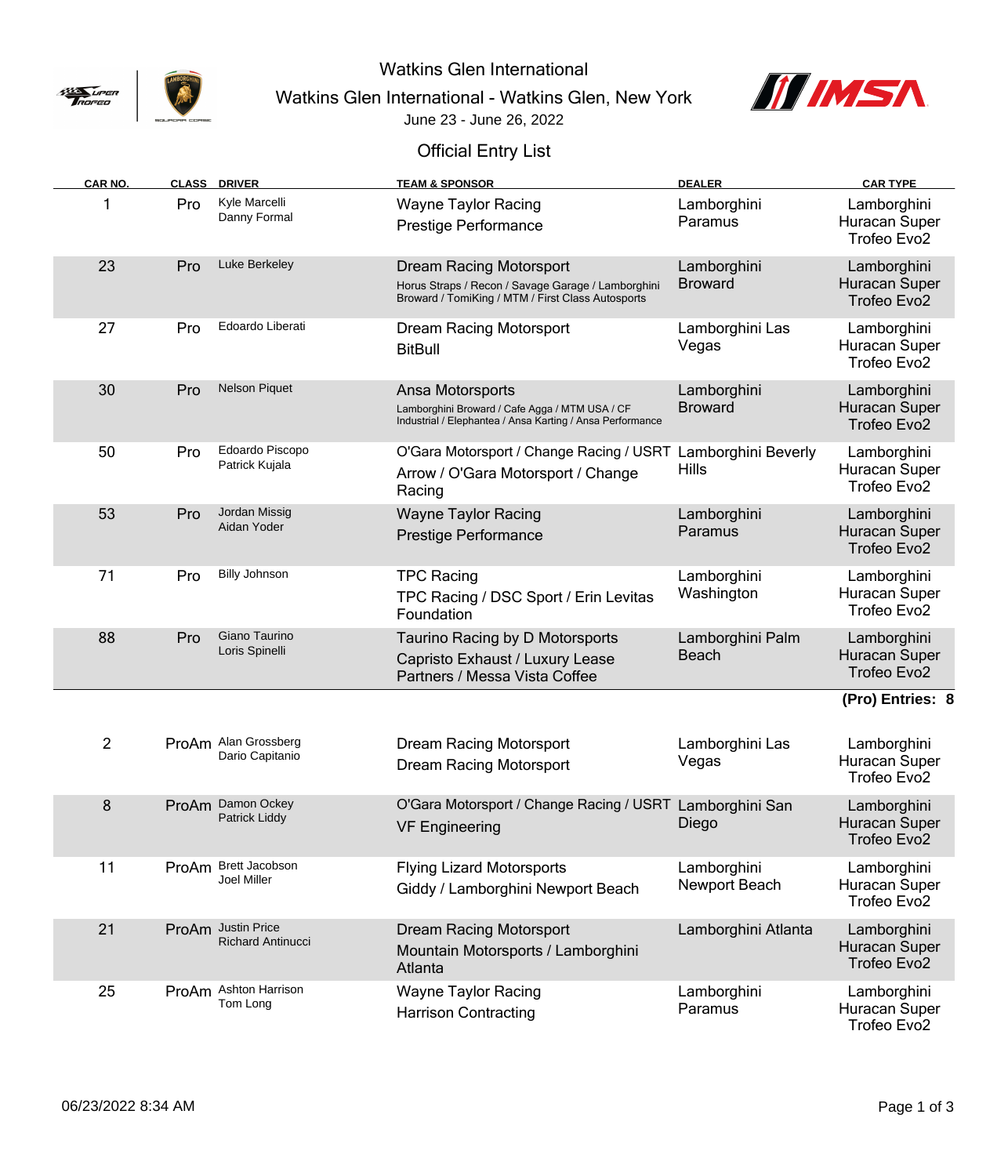| CAR NO. |    | <b>CLASS DRIVER</b>                              | <b>TEAM &amp; SPONSOR</b>                                                                                                                                                               | <b>DEALER</b>                    | <b>CAR TYPE</b>                             |
|---------|----|--------------------------------------------------|-----------------------------------------------------------------------------------------------------------------------------------------------------------------------------------------|----------------------------------|---------------------------------------------|
| 42      |    | ProAm Don Yount<br>Jaden Conwright               | <b>NTE Sport</b><br>Lamborghini Dallas / Group A                                                                                                                                        | Lamborghini Dallas               | Lamborghini<br>Huracan Super<br>Trofeo Evo2 |
| 46      |    | ProAm Bryson Lew<br>John Dubets                  | Precision Performance Motorsports (PPM)<br><b>Ideal Nutrition / HCB Yachts</b>                                                                                                          | Lamborghini Palm<br>Beach        | Lamborghini<br>Huracan Super<br>Trofeo Evo2 |
| 47      |    | ProAm Bryan Ortiz<br>Sebastian Carazo            | Precision Performance Motorsports (PPM)<br>Allied Car & Truck Rental / Mapfre / Ideal<br>Nutrition / HCB Yachts                                                                         | Lamborghini Palm<br>Beach        | Lamborghini<br>Huracan Super<br>Trofeo Evo2 |
|         |    |                                                  |                                                                                                                                                                                         |                                  | (ProAm) Entries: 8                          |
| 3       | Am | <b>Randy Sellari</b>                             | <b>Wayne Taylor Racing</b><br>JG Wentworth                                                                                                                                              | Lamborghini<br>Paramus           | Lamborghini<br>Huracan Super<br>Trofeo Evo2 |
| 4       | Am | <b>Michael Mennella</b><br><b>Bart Collins</b>   | <b>MCR</b> racing<br>MCR racing / NSD nation safe drivers /<br>Lamborghini Miami                                                                                                        | Lamborghini Miami                | Lamborghini<br>Huracan Super<br>Trofeo Evo2 |
| 7       | Am | AJ Muss<br>Caleb Bacon                           | Forty7 Motorsports<br>Lamborghini of Philadelphia                                                                                                                                       | Lamborghini<br>Greenwich         | Lamborghini<br>Huracan Super<br>Trofeo Evo2 |
| 9       | Am | <b>Wesley Slimp</b><br>Tyler Hoffman             | <b>TPC Racing</b><br><b>HNTB Companies</b>                                                                                                                                              | Lamborghini<br>Washington        | Lamborghini<br>Huracan Super<br>Trofeo Evo2 |
| 17      | Am | Cam Aliabadi                                     | Dream Racing Motorsport<br>Lamborghini Walnut Creek / The Luxury Collection Walnut<br>Creek / Addictive Coffee Roasters / AUX Auto Wraps /<br>Destroy vs Beauty / CTI, LLC/N3RDBOY, LLC | Lamborghini Walnut<br>Creek      | Lamborghini<br>Huracan Super<br>Trofeo Evo2 |
| 18      | Am | Lance Bergstein<br>Jon Miller                    | <b>NTE Sport</b>                                                                                                                                                                        | Lamborghini San<br>Francisco     | Lamborghini<br>Huracan Super<br>Trofeo Evo2 |
| 19      | Am | Shehan Chandrasoma                               | <b>MCR</b> racing<br>Lamborghini Austin                                                                                                                                                 | Lamborghini Austin               | Lamborghini<br>Huracan Super<br>Trofeo Evo2 |
| 33      | Am | John Hennessy                                    | O'Gara Motorsport / Change Racing / USRT Lamborghini<br>Arrow / O'Gara Motorsport / Change<br>Racing                                                                                    | Charlotte                        | Lamborghini<br>Huracan Super<br>Trofeo Evo2 |
| 45      | Am | <b>Martin Fuentes Telich</b><br>Caesar Bacarella | TR3 Racing                                                                                                                                                                              | Lamborghini Miami                | Lamborghini<br>Huracan Super<br>Trofeo Evo2 |
| 48      | Am | David Staab<br>Nikko Reger                       | Precision Performance Motorsports (PPM)<br>Haynes & Boone / Flip Lok / Ideal<br>Nutrition / HCB Yachts                                                                                  | Lamborghini Palm<br><b>Beach</b> | Lamborghini<br>Huracan Super<br>Trofeo Evo2 |
| 51      | Am | Claude Senhoreti                                 | <b>MCR</b> racing<br>Play Trades / MCR racing / Lamborghini<br>Palm Beach                                                                                                               | Lamborghini Palm<br>Beach        | Lamborghini<br>Huracan Super<br>Trofeo Evo2 |
| 64      | Am | <b>Tom Tait</b>                                  | <b>Flying Lizard Motorsports</b><br>Emerald Center / Chandler Pavilions /<br>Lamborghini Newport Beach                                                                                  | Lamborghini<br>Newport Beach     | Lamborghini<br>Huracan Super<br>Trofeo Evo2 |